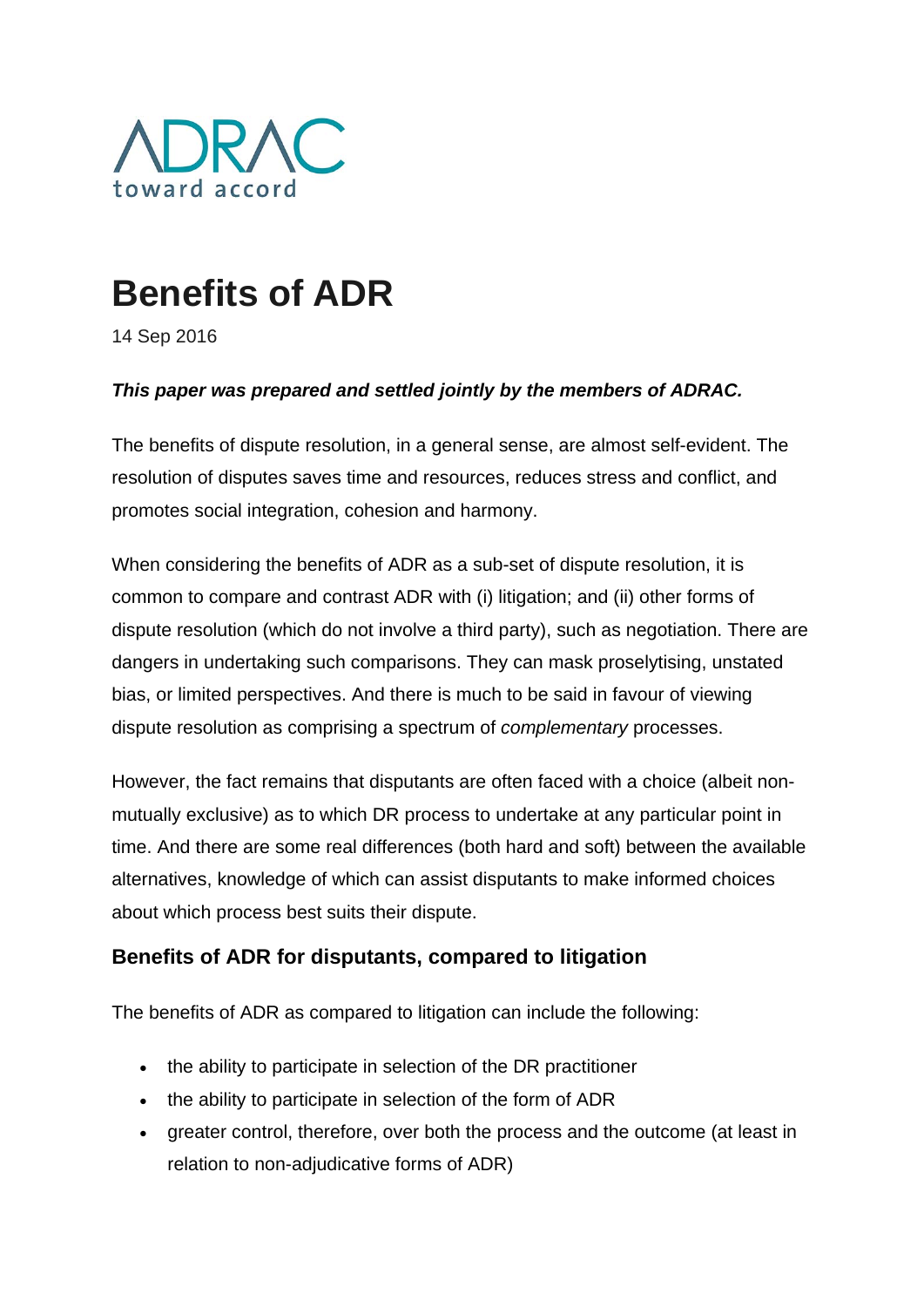- greater prospect of achieving proportionality between nature and 'sizer' of dispute, and the mechanism for resolving
- less need for legal representation
- ADR processes are conducted in private
- ADR processes are less formal, more flexible, and more familiar
- ADR outcomes are usually confidential
- ADR processes can concentrate more on interests rather than rights
- the range of available outcomes is, therefore, greater (and can include such matters as apologies)
- ADR processes usually cost significantly less than litigation
- costs of the process are agreed upfront and are more transparent
- disputants are not exposed to the risk of an adverse costs order (requiring them to pay the other party's costs)
- ADR outcomes may be more certain and predictable because they are generally not subject to challenge (for example by way of appeal)
- ADR processes can result in outcomes at earlier stages in the life of a dispute (before the facts are established and/or while they are still emerging)
- ADR processes can result in more enduring outcomes because they are consensual rather than imposed
- ADR outcomes can accommodate a wider spectrum of risks and concerns
- ADR processes can assist disputants to maintain good ongoing relations, including by reducing adversarialism and increasing insight and reflection
- ADR processes and outcomes are not 'winner takes all'
- ADR processes can be directed to particular issues, and resolve disputes in stages, whereas litigation often requires parties to raise all issues that bear upon their legal rights at the one time (or run the risk of being estopped from doing so down the track).

# **Benefits of ADR for disputants compared to other forms of dispute resolution (eg negotiation)**

The benefits of ADR as compared to other forms of dispute resolution, not involving a disinterested third party, can include the following: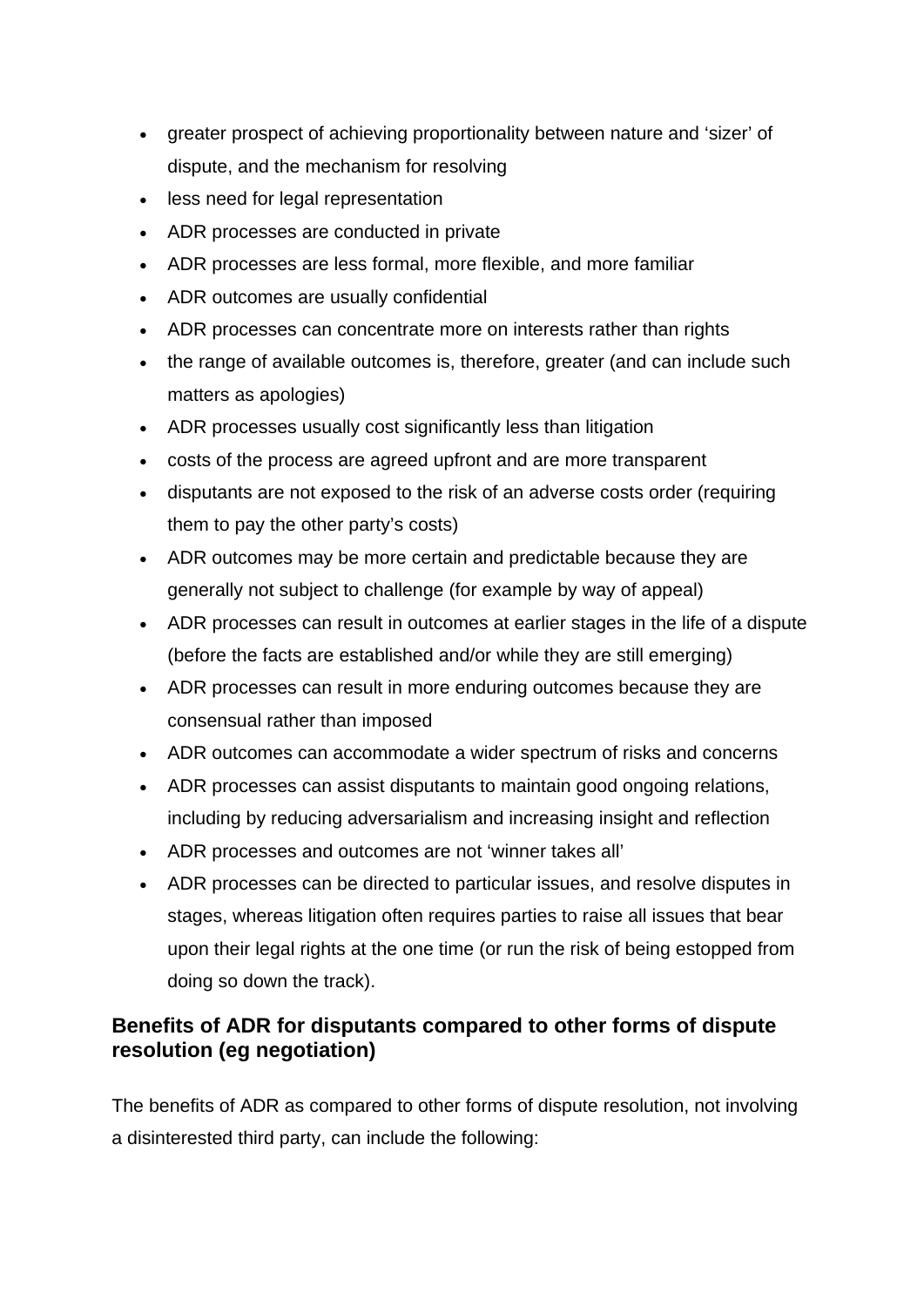- ADR processes can help parties to overcome 'churning'
- a DR practitioner can assist the disputants to see their dispute in a more focussed and clearer light
- a DR practitioner can assist disputants to communicate their points of view more effectively and respectfully
- a DR practitioner can assist disputants to listen to other points of view more effectively
- a DR practitioner can assist disputants to feel 'heard'
- a DR practitioner can assist disputants to better understand risks and pitfalls attending particular 'positions'
- a DR practitioner can help disputants identify and respond to 'sub-textual' or hidden blockers to the resolution of their dispute
- ADR processes can assist disputants to take control over, and responsibility for, their dispute by reducing legal formalism and dependency upon legal representatives
- a DR practitioner can assist disputants to overcome problems which attend disparities between them – of education, wealth, status, culture etc
- a DR practitioner can assist disputants to identify new, creative, and adaptive ways of resolving their disputes – by reference to what really matters to them.

# **Societal benefits of ADR**

ADRAC considers that ADR processes are properly seen as an increasingly vital (and legally recognised/enforceable) means of accessing justice.<sup>1</sup>

The role played by ADR in facilitating access to justice, and maintaining the rule of law, informs any consideration of the societal benefits of ADR. In 2009 the Access to Justice Taskforce (part of the Commonwealth Attorney-General's Department) published '*A Strategic Framework for Access to Justice in the Federal Civil Justice System*'. The Taskforce canvassed the societal benefits of ADR in the following, highly resonant, terms:

Australia's federal civil justice system...includes...dispute resolution services that help people negotiate their own solutions such as Family Relationship Service...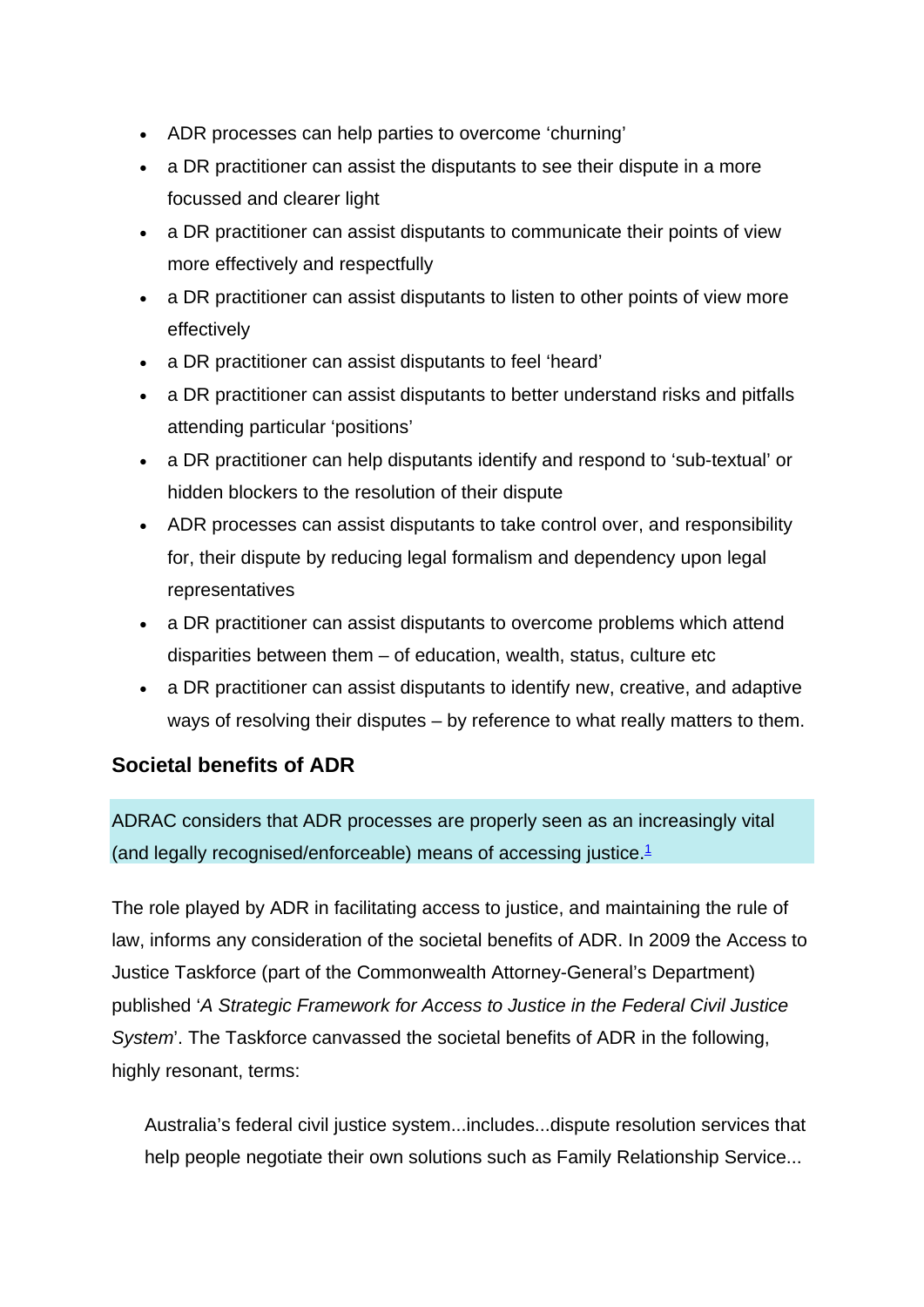#### **Why is access to justice important?**

The rule of law is a central feature of a modern democratic society. It is a precondition for a flourishing civil society for people to be able to plan and live their lives as they choose.... This underpins economic and social cooperation.

Maintenance of the rule of law is fundamental to Australia's economy and prosperity. The rule of law frames the relationship between state and society, founded upon an accepted set of social, political and economic norms. A strong rule of law means that a country has less corruption, protected and enforceable legal rights, due process, good governance and accountable government....

[The rule of law]...plays a central role in the ways in which societies distribute the benefits and bear the costs of development strategies and policies, and it influences investment decisions and the organization of production'....

...Difficulties in obtaining access to justice reinforce poverty and exclusion. Maintaining a strong rule of law is a precondition to protecting disadvantaged communities and helping people leave poverty behind....

...Access to justice is an essential element of the rule of law and supports democracy.... Continuing improvements in access to justice are important to maintaining a strong rule of law.

People have, and will continue to have, disputes. Mostly these are resolved without resorting to the machinery of formal justice.... Access to justice should include resilience: reinforcing and enhancing the capacity of people to resolve disputes themselves. However, the Government has a role in ensuring that there are mechanisms available to resolve disputes lawfully, peacefully and fairly, and to reinforce the fundamental principles that are embodied in laws. An accessible and effective way of resolving disputes is therefore central to the rule of law. Without it, disputes are either unresolved or dispute resolution is driven underground. In either case, the outcome is a loss of confidence in the rule of law and the expectation that society has the capacity to ensure cooperation is respected and rewarded. In this scenario, those with resources or other